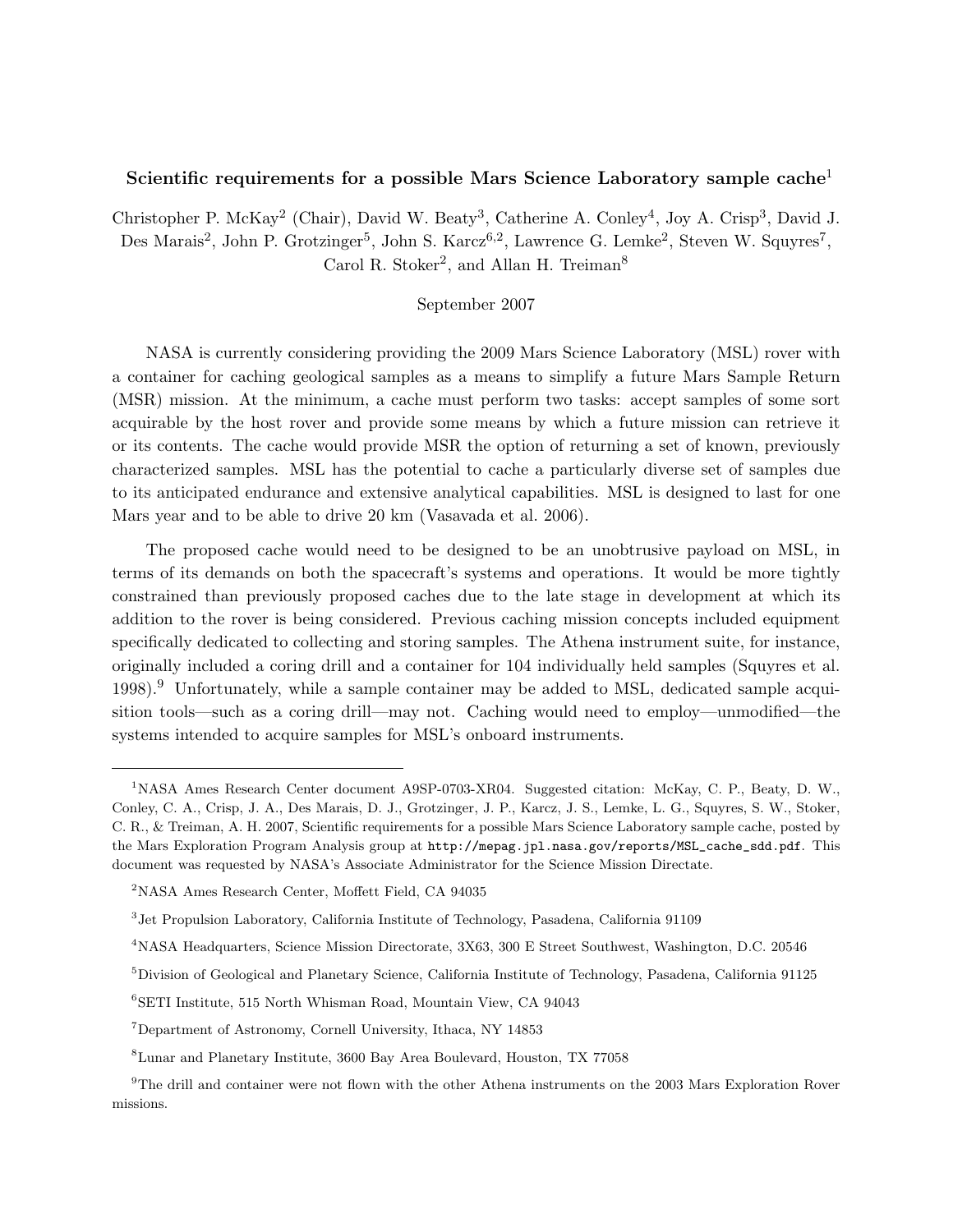The cache would be located on the exterior of the rover and would accept samples delivered by MSL's Sample Acquisition/Sample-Processing and Handling (SA/SPaH) system. It would hold several samples, collected as desired over the course of MSL's traverse. The cache would remain attached to MSL until possible retrieval, which even optimistically would not occur until several years beyond the anticipated lifetime of MSL. After removing the sample container from MSL, the MSR rover would place it in the MSR ascent stage for return to Earth.

Inclusion of the cache on MSL would not imply a commitment by a future MSR mission to retrieve it. That decision would not be made until later—perhaps well after MSL's mission is complete—based on the perceived value of the contents of the cache relative to samples obtainable from other sites. If retrieved, we do not anticipate that the cached samples would comprise the totality of the returned set. They would likely be complemented by fresh samples acquired during MSR.

An important concern is how a desire to maintain the accessibility of the cache for retrieval by MSR might influence strategic MSL mission planning, such as site selection and high-level traverse decision making. Given the secondary-payload nature of the cache on MSL, we suggest that it should not be a factor in such decisions—they should be based on the risk to, and the existing primary science priorities of, MSL. The eventual accessibility of the cache should instead be factored into the decision by MSR of whether to retrieve the cache.

Given that a future team undertaking MSR would only choose to retrieve and return the cache if its contents were deemed to be of sufficient value, we have assembled a small set of scientific requirements intended to make the contents as scientifically attractive as possible under the constraints on the cache due to schedule, budget, MSL capabilities, and expected MSR capabilities.

In §1 we list noteworthy constraints which apply to the cache. A discussion of the scientific objectives for the cache follows in  $\S2$ . The section starts by reviewing the high-level goals of Mars sample return in general, and then narrows down to consider—in  $\S2.1$ —the set of objectives toward which the contents of this particular cache would be best suited. We then present in §3 a small set of requirements for the cache—chosen to maintain the suitability of the samples for those applications—along with a brief rationale for each.

#### 1. Constraints

Two precepts have been imposed on the cache: it must be "minimalist," and it must impose no new requirements on MSL other than those strictly necessary for its accommodation. Due to the late date at which the cache has been proposed and the limited funds available for its development, fabrication, and testing, its scope and design are tightly constrained. It must be designed to take best advantage of MSL's capabilities, rather than to collect samples satisfying all of the goals of a dedicated, purpose-built sample-return mission.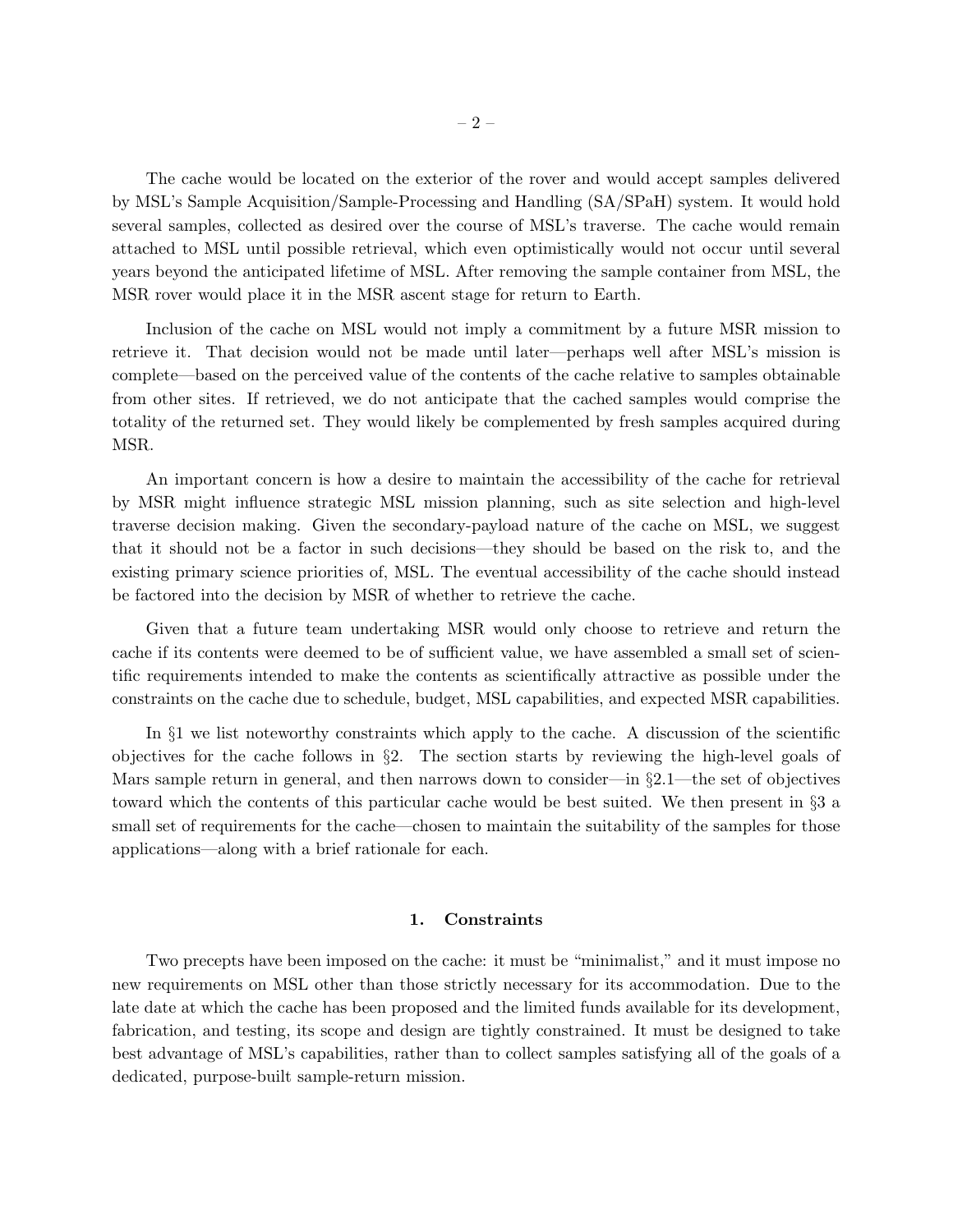The cache and the samples it contains will need to tolerate a long, uncontrolled stay on the surface of Mars. A sample return project has not yet started. Even given a fast-paced project, it is likely that the cache would spend at least six Earth years on the surface of Mars, roughly triple the one Mars year design life of MSL. A conservative plan must assume that the cache will spend a significant duration—perhaps 6–10 years—inert on the surface prior to retrieval (if it is retrieved). The samples toward which the cache is targeted should be chosen with this in mind. Certain objectives, such as detailed analysis of gas components in the samples, appear incompatible with such uncontrolled storage. Fortunately, a future MSR would not be restricted to returning just the cached samples. They may be supplemented by fresh samples (e.g., intact rock cores or soil scooped using ultra clean tools), either from near the MSR landing site or from revisits to particularly attractive sites previously identified by MSL, which may be stored, sealed, and returned to Earth under conditions monitored and controlled as necessary.

Further constraints arise from a desire to avoid complicating a future MSR mission. While not required, the Mars Program Office at JPL and our MSL Sample Cache Science Definition Group prefer that the cache be designed for accommodation by the most recent (see, e.g., Mattingly et al. 2004) MSR orbiting sample (OS) container designs. If feasible, the MSL cache should only occupy a fraction of the capacity of the OS to leave room for samples freshly obtained by MSR. Specifically, it should fit within a cylinder 7 cm in diameter and 2–3 cm in height (roughly the size of a hockey puck) and have a total mass of no more 200 g, 40 % of the nominal sample volume and mass accommodated by the current OS design.

#### 2. Scientific goals for Mars sample return

The scientific objectives and value of the cached samples should be considered in the broader context of the general goals for Mars exploration. The return of samples from Mars can contribute to a wide range of Mars science goals (MEPAG Next Decade Science Advisory Group Report, in prep, hereafter ND-SAG). The return of rock, soil, and atmosphere samples from Mars could contribute to all four of the high level Mars Exploration Program Analysis Group (MEPAG) goals (MEPAG 2006):

- I. Determine if life ever arose on Mars,
- II. Understand the processes and history of climate on Mars,
- III. Determine the evolution of the surface and interior of Mars, and
- IV. Prepare for human exploration.

The search for evidence of life on Mars would be greatly aided by studies of certain kinds of returned samples. The MEPAG Goals Document (MEPAG 2006) describes three life-related scientific objectives: a) assess the past and present habitability of Mars, b) characterize carbon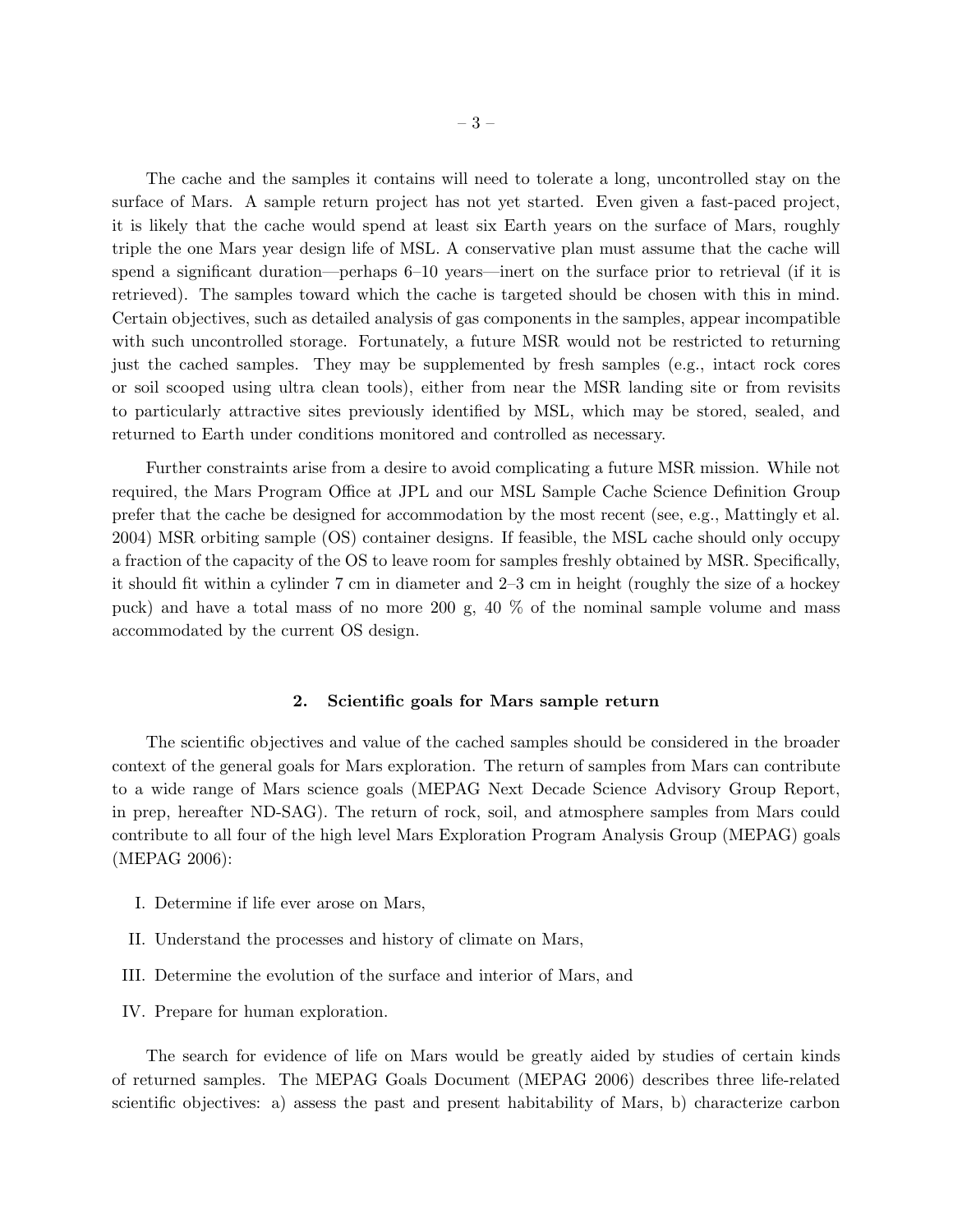cycling in its geochemical context, and c) assess whether life is or was present on Mars. Each of these is further broken down into four investigations, such as, for characterizing the carbon cycle, 1) determining the distribution and composition of organic carbon on Mars, 2) characterizing the distribution and composition of inorganic carbon reservoirs on Mars through time, 3) characterizing the links between carbon and hydrogen, oxygen, nitrogen, phosphorous, and sulfur, and 4) assessing the preservation of reduced compounds on the near-surface through time. All of these investigations can be advanced by the analysis of returned samples. Different kinds of samples are required to advance each (ND-SAG), including sedimentary rocks that span the range of depositional and diagenetic environments, rocks that have experienced water/rock interactions under different kinds of conditions and at different times in martian geologic history, igneous rocks, samples of the regolith and the aeolian dust, samples of ice, and others. The kinds of measurements that would be done on these samples in terrestrial laboratories would include detailed characterization of the texture (e.g., Fisk et al. 2006), mineralogy, and chemistry, at a scale, accuracy and precision that is not possible via missions in situ.

MEPAG's goals related to the martian climate and atmosphere can most effectively be addressed by returned samples in three ways: reading the sedimentary record to interpret paleoclimates and paleoenvironments, analyzing gas inclusions in rocks and minerals of different age to interpret the origin and evolution of the atmosphere, and returning an ice sample.

The geological objectives presently defined by MEPAG can be advanced with the same kinds of samples as described above for the "life" goal (ND-SAG, Jones & Treiman 1998). We could make productive use of the products of all rock-forming and rock-altering processes on Mars, and the wider the range of natural variation covered by the sample collection, the more effective the scientific analysis and interpretation will be. Whereas scientists pursuing the life goal have put a higher priority on sedimentary and hydrothermal rocks, the scientists involved in the "geology" goal can make use of a wider variety of igneous, sedimentary, hydrothermal, and other kinds or rocks, along with granular materials derived from them. The scales of interest range from atomic to outcrop to planetary.

The prospect of human exploration of Mars raises questions related to properties of Martian surface materials (see Hauck et al. 2002). The most important questions that need to be addressed via returned samples relate to the possible presence of biohazards in the airborne dust, and the possible adverse effect of martian granular materials (dust and regolith) on both engineering systems (deterioration of seals, corrosion, electrical effects, etc.) and human explorers. Of particular interest for the latter are intracorneal, intratracheal, and ingestion effects. Finally, identification and characterization of possible resources is of significant interest.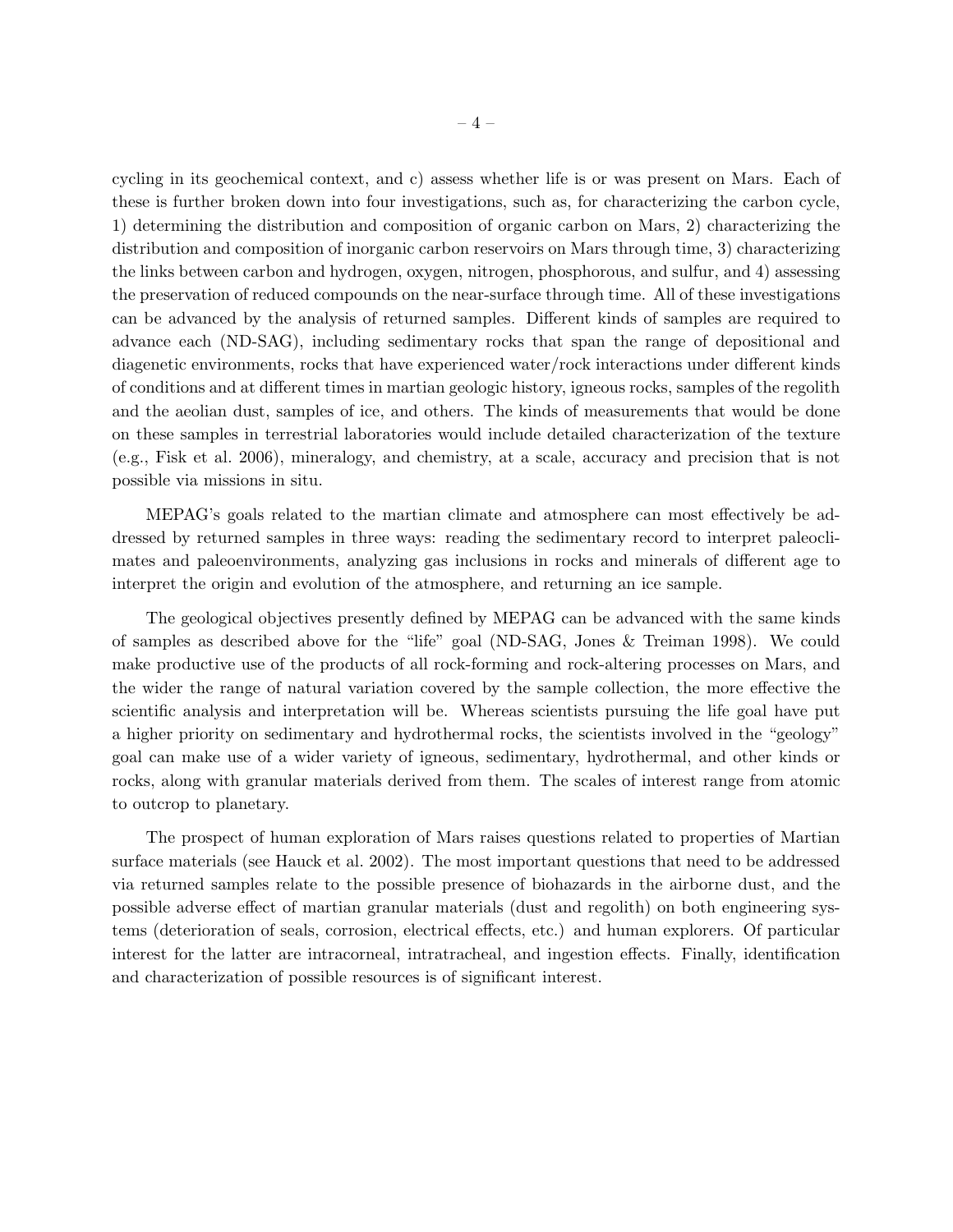#### 2.1. Scientific objectives of the MSL cache

Here we consider which objectives among the broad goals above can be addressed well by samples cached on MSL.

The proposed cache will likely make some contribution to all of the high-level MEPAG goals. However, the specific scientific objectives for this cache are limited by the constraints described in §1. Given these limitations, the cached samples would be best suited for investigation of the evolution of the surface and interior of Mars (MEPAG Objective III). This aim is the least sensitive to the storage conditions of the samples, particularly to exposure to many years of diurnal thermal cycling. Conversely, explicitly accommodating investigations addressing the possibility of life on Mars—the top MEPAG goal—with the appropriate level of care would demand a more sophisticated cache than the imposed constraints allow. Although the cached samples would likely be analyzed for volatiles, organics and evidence for life, we suggest that samples freshly obtained during MSR would present better targets for such study.

Thus, we recommend as the scientific objective for this cache to extend the understanding of the geological context and surface evolution of the region explored by MSL beyond the level achievable using the rover's onboard capabilities. The value of samples for unravelling surface and interior evolution has been demonstrated by the returned lunar samples (e.g., Shearer & Borg 2006). Return of the cache would allow the complete suite of laboratory petrological analyses to be applied to the samples, rather than the small set provided by MSL's instruments. Terrestrial laboratories are superior in virtually all aspects to rover-borne instruments, including sensitivity and breadth of analyses. Among the analyses which can be performed terrestrially but which will not be addressable in situ by MSL or other foreseen missions are examinations of:

- rock petrography to determine rock/soil history via analysis of mineral shapes, sizes, relative orientations, and spatial relationships using, e.g., optical and electron microscopy;
- mineral chemical compositions by electron  $\&$  ion microprobe, laser-ablation ICPMS, etc., to examine the chemical histories of rocks and soil, and to find crucial constraints for understanding bulk chemical analyses;
- nano-scale chemical composition and structure using, e.g., transmission electron microscopy and nano-SIMS to determine textural, chemical, and mineral structural data on the smallest grains, especially in clays;
- bulk light-element  $(H, Li, Be, B, C, O, N, etc.)$  elemental and isotopic geochemistry;
- bulk trace element (rare earth and platinum-group elements, tungsten, molybdenum, etc.) geochemistry at part-per-million to part-per-trillion levels;
- absolute age dating of rocks via the  $K(\text{Ar})$ –Ar, Rb–Sr, and U–Th–Pb methods, cosmic ray exposure, etc. (While MSL is not expected to be targeted at a region containing large igneous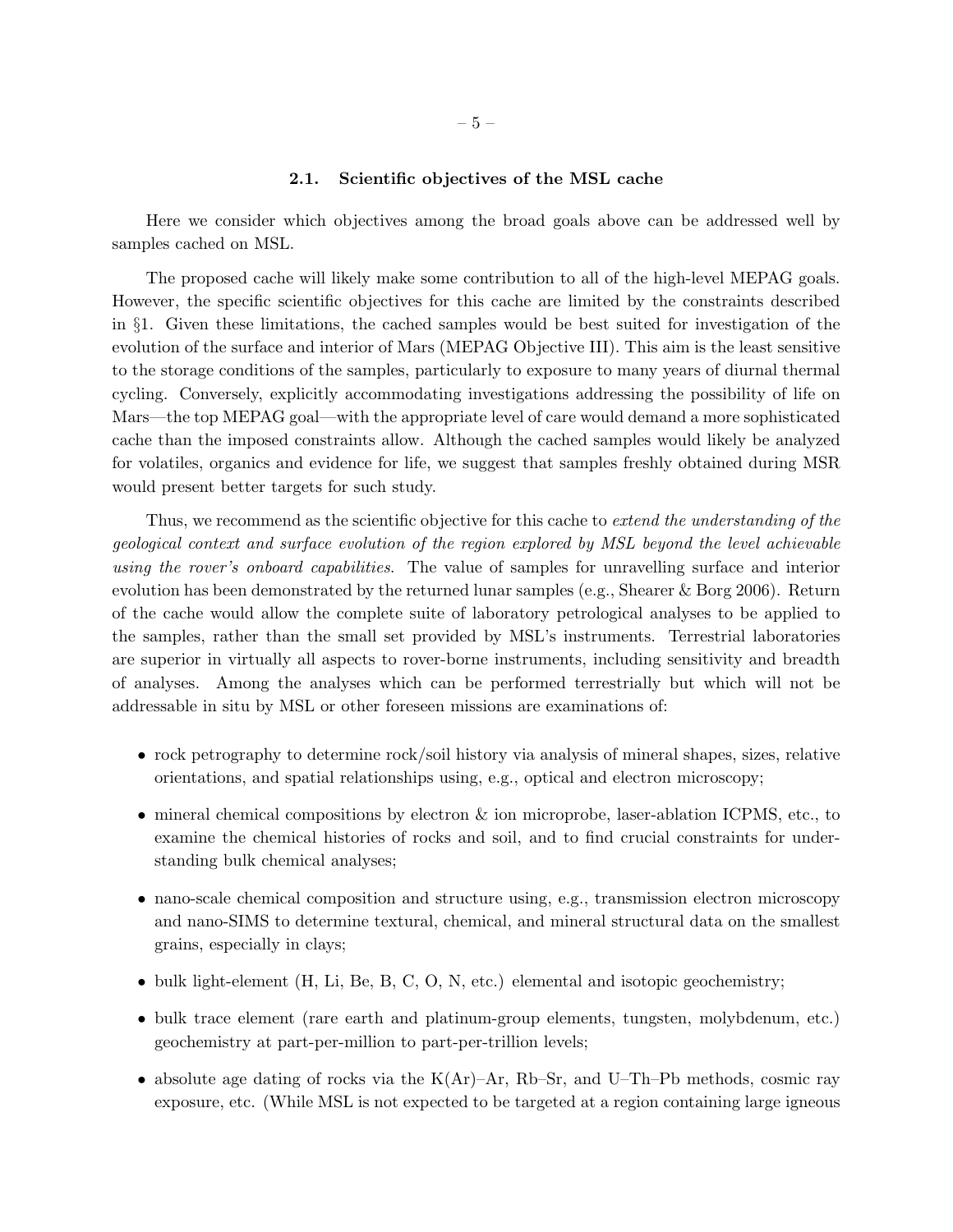features, crucial age information may be available from sedimentary rocks and impactites.<sup>1</sup>)

These analyses are fairly insensitive to the anticipated long-term environmental exposure of the cache. Each benefits from MSL's anticipated sampling of a diverse set of sites, and none requires any further capabilities from MSL.

Within this objective, there still remains a choice of sampling strategy. Recent orbital and in situ investigations of Mars have determined that it has a surprisingly diverse surface composition, including basalts (and their altered equivalents), sediments laid by wind and water, and impactites from its numerous impact craters. Minerals detected from orbit or by rovers (e.g., Ming et al. 2006), beyond the high-temperature minerals of igneous rocks, include sulfates (of Ca, Mg, and Fe), phyllosilicates, silica, phosphates, and iron oxides like hematite. Given this diversity, the MSL cache should focus on collection of samples representative of the fundamental rock types and/or mineral associations along its traverse route. Returning samples of this nature would allow definitive correlation between past global mapping campaigns and precise characterization of those map units. In addition, this advance choice of caching targets would allow MSL to proceed with its investigations without being encumbered, necessarily, with searching for unusual rock and mineral types. This strategy does not preclude collecting unusual types, but it shifts the ultimate responsibility on collection of those types to MSR, which might retrieve the MSL cache of Mars fundamentals and then proceed to a select number of waypoints (recorded by MSL) for collection of additional samples, determined at the close of the MSL mission to be uniquely different.

#### 3. Science requirements on the cache

The following requirements were formulated to maximize the scientific value of the returned samples subject to the constraints on the cache. They are all consistent with the minimalist nature of the cache. Requirements needed for planetary protection will come from NASA's Planetary Protection Office and are not addressed in this document, which pertains only to the science requirements.

<sup>&</sup>lt;sup>1</sup>It may be possible to derive formation age dates for chemical sedimentary rocks (from, for instance, Rb–Sr in alkali-rich evaporites or U–Th in carbonates). In clastic sediments, ages of constituent rock or mineral grains (such as zircon) provide upper age limits on deposition. Many authigenic and alteration minerals (such as jarosite and feldspars) are potentially datable (e.g., Vasconcelos et al. 1994; Lueth et al. 2005) and may provide lower age limits to the altered sediments while being useful regardless. Impactites can be dated (using, e.g., the Ar–Ar method), and would provide a lower age limit to the rock unit that hosts the source crater.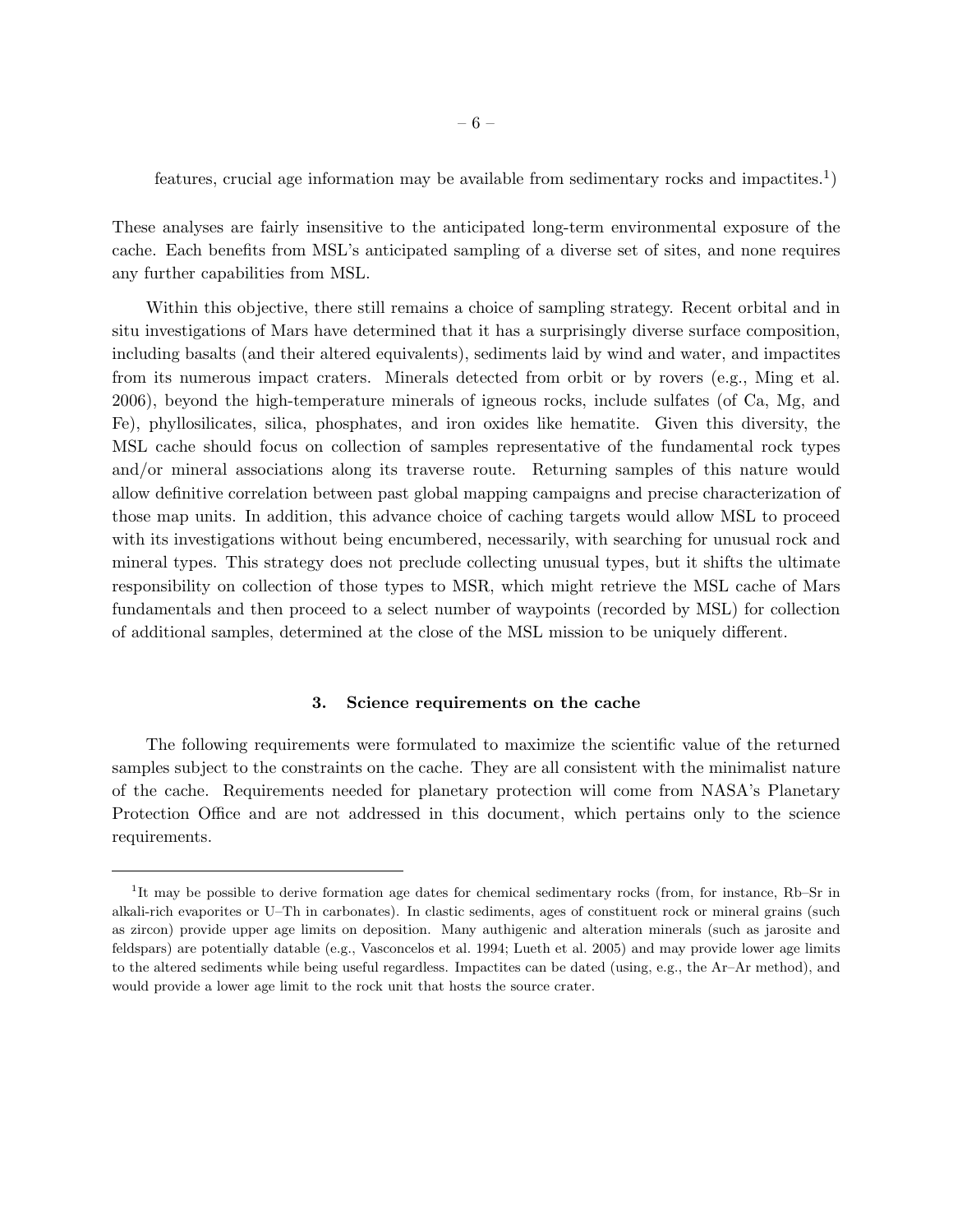#### 3.1. Sample types

The types of samples available for caching will depend on SA/SPaH's capabilities. SA/SPaH is designed to acquire samples in two ways: using a pulverizing drill or a soil scoop. It is designed to provide measured portions of material sieved to grain sizes less than either 1 mm or 150  $\mu$ m to MSL's Sample Analysis at Mars (SAM) and Chemistry and Mineralogy (CheMin) instruments. It is also thought to be capable of delivering unsieved drill and soil samples to the cache. The scoop may be able to acquire some rocks with diameters greater than a few millimeters if they are located in soft soils. Even if it can acquire rocks of that size, whether it will be able to reliably scoop up particular rocks of that scale is uncertain. The scoop is not expected to be effective at picking up rocks located on hard surfaces. Careful use of the current design may allow some centimeter-scale sieving.

The cache should be able to accommodate either rocks or powders acquirable by SA/SPaH. Each has particular value. Cached powders would allow terrestrial analysis of the samples fed to MSL's onboard instruments. Intact rocks contain information (e.g., textures, gradients) absent in powdered rock. We would like a capability to cache both types of samples. If, however, the constraints on the cache drive it toward a design capable of holding only one type, we would prefer to cache rocks, particularly if covering the samples is infeasible.

- Caching of both rock and powder samples is preferred, but caching either alone is acceptable.
- If rocks alone are cached, rocks spanning at least a factor of ten in volume should be accommodatable. This is intended to ensure some breadth in the set of sizes that can be accommodated. A larger range would be preferred.

#### 3.2. Sample containment

- Sample isolation & identification:
	- The cache should store each powdered or soil sample in a dedicated container. The provenance of powdered samples will be unknown unless they are stored separately.
	- Samples other than intact rocks should be capped. The sample containers should be covered somehow, to mitigate contamination and loss of samples during their stay on Mars, as well as loss during MSL's traverse. Hermetic seals are not required, but an effort should be made to exclude transfer through seals by grains with diameters larger than 10's of microns, to allow containment of powders delivered by the 150  $\mu$ m sieve. The lids should prevent the entry of ambient dust during long-term storage. Lids for environmental protection may be omitted for bulk rock if necessary to significantly simplify the cache or increase the rock number, mass, or volume capacity of the cache.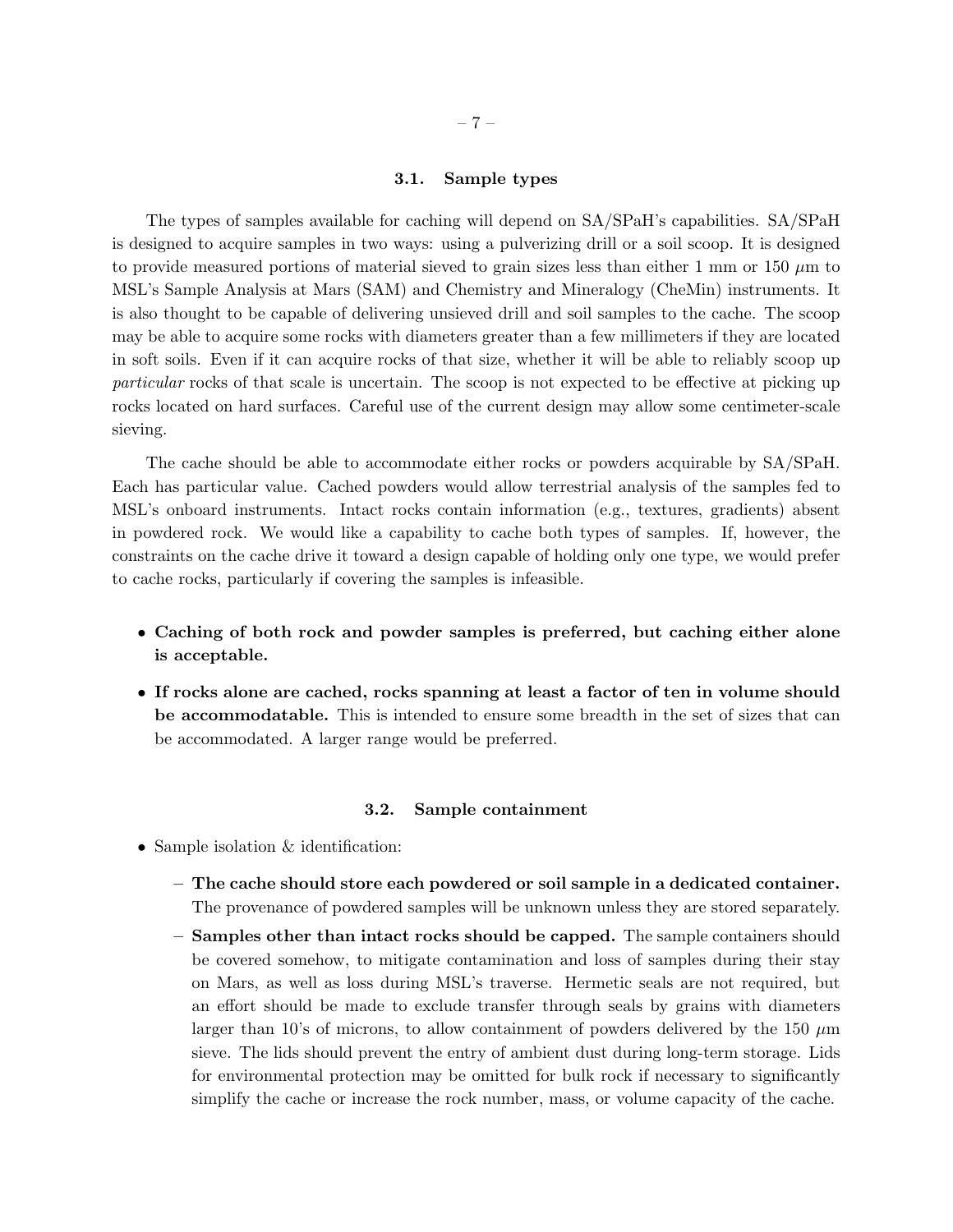– Rock samples should be photo-documented. If multiple rock samples are stored in a common container, the rocks should be imaged by rover cameras before and after storage in the cache. Imaging of a rock before storage will allow it to be identified on return to Earth and thus to be tied to its site and geology of origin. Imaging after placement in the cache may provide a different view of the rock than that exposed while it was on the ground and will permit operators to know whether caching has been successful. Rock samples in the cache should be re-imaged at intervals during long-term operations, especially after actions with great enough accelerations to have bounced rocks around in the cache. This re-imaging will enhance the value of the cache by providing additional views of rocks to enhance chances of identification on return to Earth, and by allowing operators to determine if rocks have settled (or disaggregated) to permit caching of additional samples

Imaging should be performed sufficiently well to provide a reasonable chance of reidentification of samples upon return to a terrestrial laboratory. Re-identification of samples does not need to be guaranteed.

- For powders, the level of sample–sample cross contamination contributed by the cache system should be limited to the same level as that contributed by SA/SPaH, which is required to be less than  $\sim$  5 %. Since laboratory analysis will already need to accommodate that level of cross contamination, stricter control will provide little benefit.
- Sample number: The cache should accommodate at least five separately collected samples, but ten or more would be preferred.
- Sample size: If powdered samples are targeted, the sample cups should be able to accept at least six grams of the powder provided by the 150  $\mu$ m sieve. Experience from lunar and meteoritic samples indicates that extensive petrological analysis can be obtained from ∼ 3 g samples, with little reserve for future analysis (Treiman et al. 1999). The cache should accept a sufficient quantity of sample to allow extensive scientific analysis, while holding roughly half in reserve for future examination.

This sample mass is also similar to the maximum which can be provided by the pulverizing drill.

- Container materials:
	- The material(s) that will be in direct contact with the samples inside the cache should be chosen to minimize contamination of the samples during their long stay on Mars, subject to the cost-constraints of the mission. The material(s) should be well characterized in composition, as pure as possible, and of as few types as possible. Advice from the Curation and Analysis Planning Team for Extraterrestrial Materials (CAPTEM) on the materials should be considered by the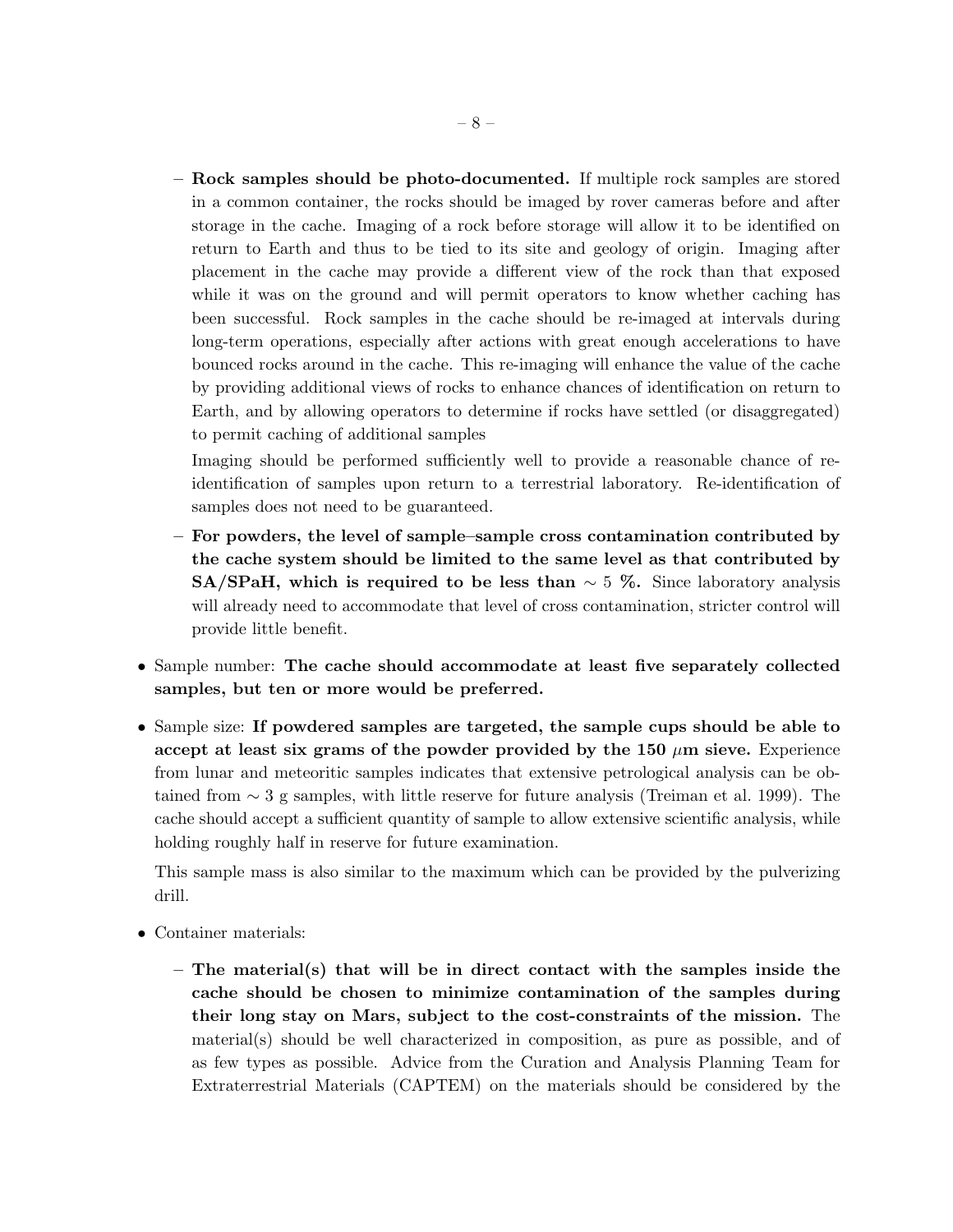cache engineers on a best-efforts basis. Relevant concerns include, for example, trace element contamination and sample–container reactivity (see Neal 2000).

– Samples of the materials that will be in direct contact with the samples inside the cache should be delivered to the appropriate parties for curation. These materials would be available for later reference to understand contamination of the returned samples. Advice from CAPTEM should again be considered when determining what to curate, who should preform the curation, and how to deliver the samples.

#### 3.3. Sample emplacement

- Rover attitude during caching: The cache inlet should support deposits under the same range of orientations as possible with delivery of solid samples to SAM and CheMin. A lower range may be acceptable if it increases the number of cachable samples.
- Cache imaging: The cache's inlet and any exposed covers should be visible by at least one science or engineering imager. Imaging will allow characterization of cross contamination, assessment of the success of caching operations, and assessment of the condition of the cache.

### 4. Summary

The proposed cache presents an inexpensive means to give a future MSR the option of retrieving a diverse, previously characterized set of samples. Even a minimalist cache exploiting MSL's sample acquisition capabilities should be able to accommodate samples potentially worthy of later return. They might be well suited to advancing our understanding of the evolution of the surface and interior of Mars, and may contribute toward advancing other high-level goals for Mars exploration as well. Adherence to a small set of requirements will maintain the scientific suitability of the samples and their attractiveness for eventual return.

#### REFERENCES

- Fisk, M. R., Popa, R., Mason, O. U., Storrie-Lombardi, M. C., & Vicenzi, E. P. 2006, Astrobiology, 6, 48
- Hauck, F. H., McSween, H. Y., Bennett, D. H., Breazeal, C., Clark, B. C., Eshleman, V. R., Haas, J., Reid, J. B., Richmond, J., Turner, R. E., & Whittaker, W. L. 2002, Safe on Mars: Precursor Measurements Necessary to Support Human Operations on the Martian Surface (Washington, DC: National Academy Press)

Jones, J. H. & Treiman, A. H. 1998, LPI Bulletin, 85, 12